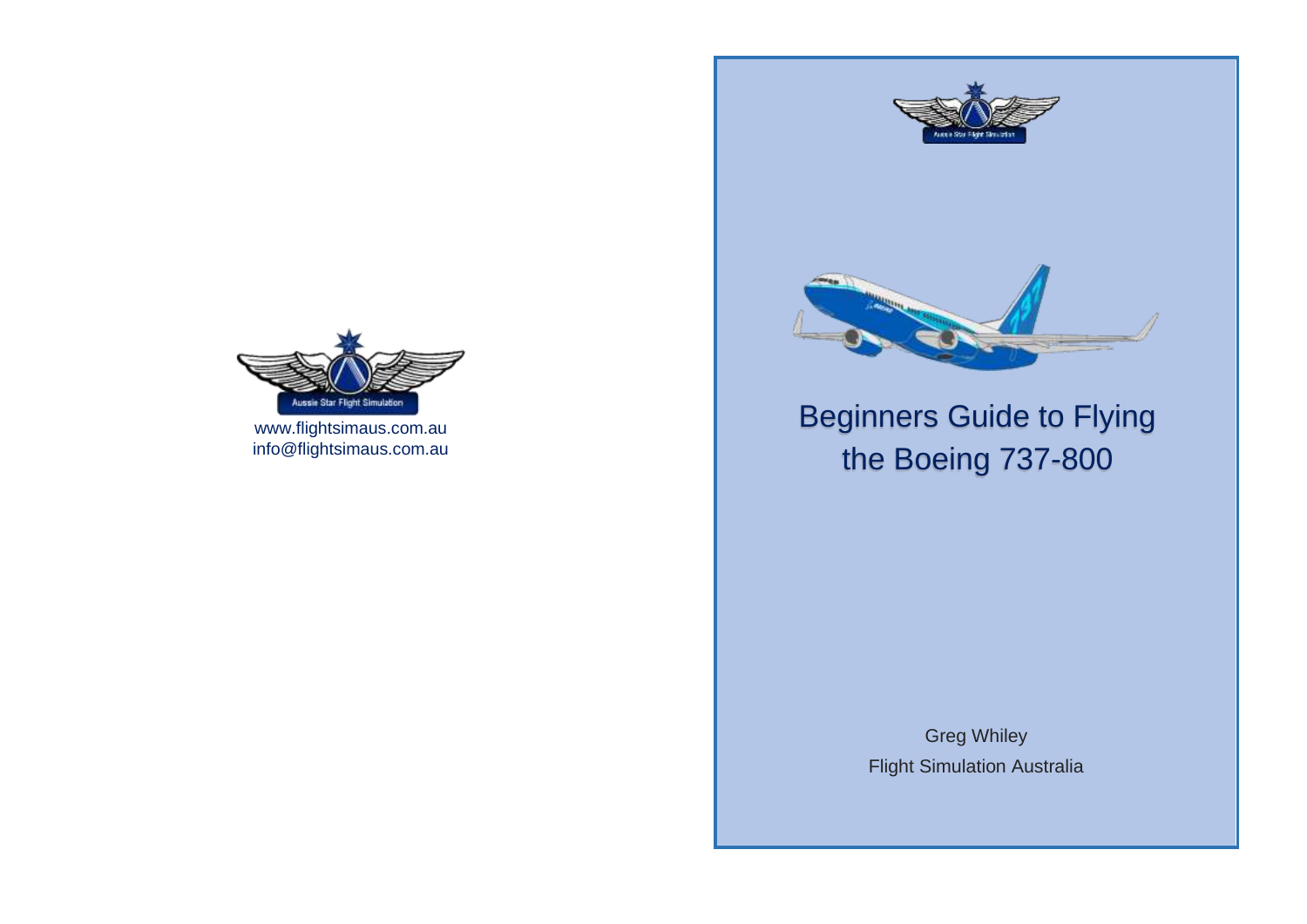

- Set Window & Engine Anti-ice to ON (Overhead panel)
- Request Taxi IFR Clearance (note taxi instructions)
- Acknowledge Taxi Clearance.
- Turn on Progressive Taxi if required
- Push ScrLck to close ATC window.

## **PUSHBACK & TAXI**

- Taxi Light ON
- Rotating Beacon Light ON
- Release Parking Brake (Full stop key)
- Start Pushback:
	- Straight pushback back: Shift + P
	- Pushback tail left: Shift + P + 2
	- Pushback tail right: Shift + P + 1
- Start engines if not already running  $(CtrI + E)$
- Stop Pushback: Shift +P.
- Taxi to assigned runway (max speed 25 KIAS)
- Set takeoff FLAPS (usually Flaps 5)
- Stop at the line before entering runway. Park brake ON.
- Check runway HEADING & engage HDG SEL (push)
- Request takeoff clearance from Tower (ATC window ScrLk)

# **TAKEOFF & CLIMB**

- Taxi Light OFF
- Landing Lights ON (Ctrl + L)
- Strobe Lights ON (O key)
- Set CLOCK to Start
- Taxi into position and line up with centre line
- Advance throttles to 50%
- Apply full thrust maintain hand on throttles
- Maintain vision on instrument panel, not outside
- At V1 speed both hands on yoke
- At Vr speed rotate to 10° nose up.
- At positive rate of climb Gear UP.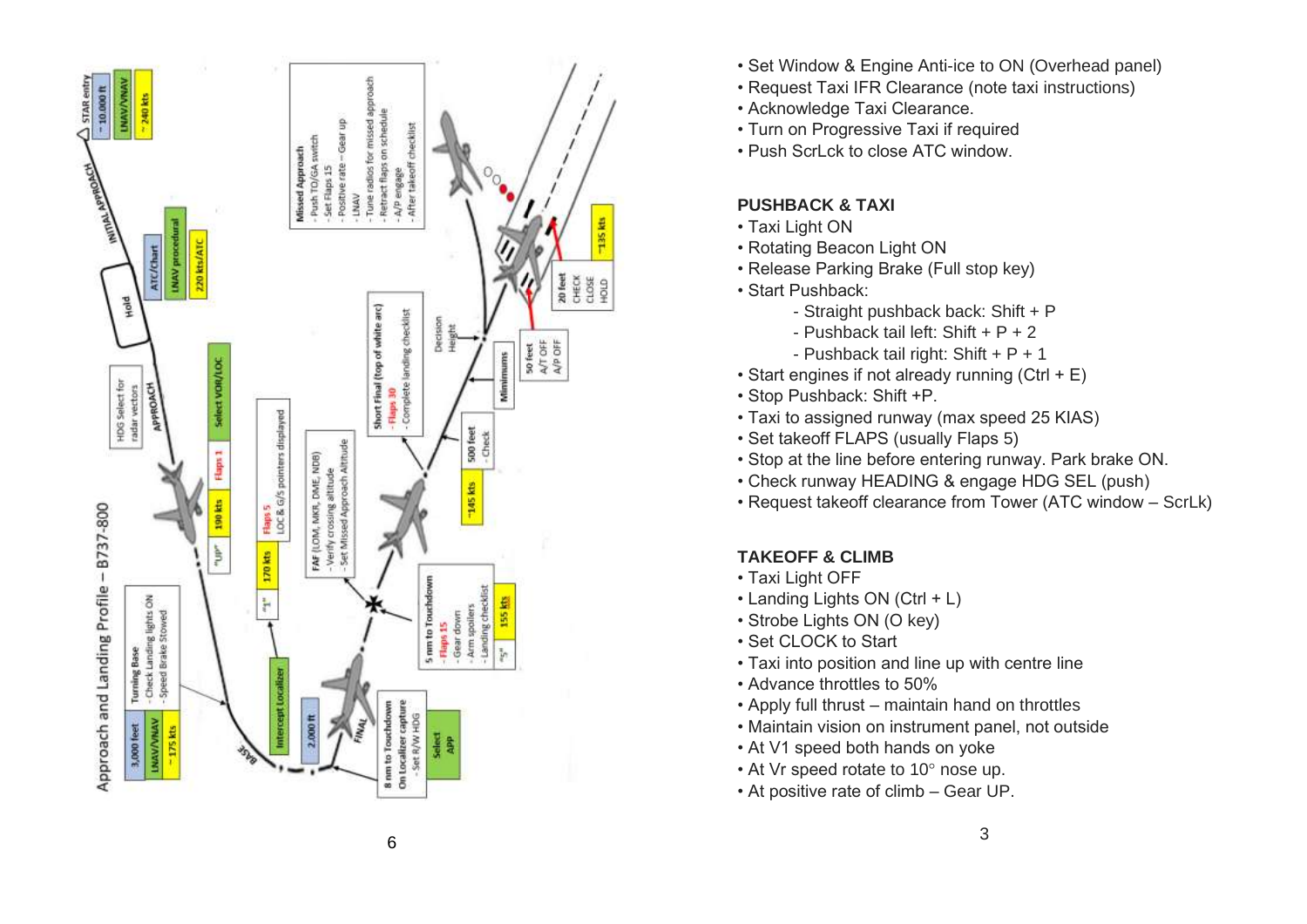- At 1000 feet:
	- SPEED: engage SPEED (push)
	- ALTITUDE: Engage ALT HLD (push)
	- AUTOPILOT: Engage CMD A (push)
- Commence FLAP RETRACTION
- Increase SPEED to 250 KIAS
- Maintain runway heading until notified by ATC
- Command any ATC instructions via Autopilot as required
- When cleared to 'Maintain own navigation', engage NAV
- Maintain ATC listening watch for ATC instructions
- Increase SPEED to 280 KIAS
- At 10,000 feet, LANDING LIGHTS OFF
- At 18,000 feet, set ALTIMETER to STD 2992 (Press B).

## **CRUISE**

- At cruise altitude, increase speed to 320 KIAS (340 KIAS max)
- Maintain a listening watch for ATC instructions
- Monitor engine instruments for normal operation
- Change NAV 2 frequencies as required en route
- Reset HEADING to GPS track after each waypoint turn.

## **DESCENT**

At approximately 100 nm from the destination airpport, ATC will give a 'descend to' altitude.

- Set assigned ALTITUDE with descent rate of 1800 feet per minute
- Reduce SPEED to 280 KIAS
- SPEED BRAKE as needed (Backslash key)
- At 10,000 feet: LANDING LIGHTS ON

## **APPROACH**

At approximately 70 nm from airport, ATC will provide initial vectors for approach to an assigned runway. Write down details.

- Change ALTIMETER to local setting
- Disengage VOR LOC & engage HDG SEL
- Tune in Localizer (LOC) frequency on NAV 1 radio & select
- Tune VOR/DME frequency for destination airport in NAV 2 radio
- Set assigned runway heading in COURSE
- Change NAV/GPS to NAV
- Continue commanding ATC vector instructions on approach
- Stow SPEED BRAKE
- Reduce SPEED incrementally (See Approach & Landing Profile)
- Set FLAPS incrementally:

| Flaps | Max Speed       | Approach        | Approach Fix         |
|-------|-----------------|-----------------|----------------------|
| 0     | <b>340 KIAS</b> |                 |                      |
| 1     | <b>250 KIAS</b> | <b>190 KIAS</b> | Before turning Final |
| 2     | <b>250 KIAS</b> |                 |                      |
| 5     | <b>250 KIAS</b> | 170 KIAS        | Upon capture of ILS  |
| 10    | <b>210 KIAS</b> |                 |                      |
| 15    | <b>200 KIAS</b> | 150 KIAS        | At FAF 4 nm out      |
| 25    | <b>190 KIAS</b> |                 |                      |
| 30    | 175 KIAS        | <b>145 KIAS</b> | Short Final 3 nm out |
| 40    | 162 KIAS        | 145 KIAS        | Short Final 3 nm out |

## **LANDING**

- Maintain A/P & A/T to 50 feet then disengage
- At 30 & 40 feet DO NOTHING. Look at the end of the runway.
- At 20 feet CHECK (flare) CLOSE (Throttles) HOLD (Nose)
- On touchdown apply REVERSE THRUST (Press and hold F2)
- Apply BRAKES (Full Stop key)
- At 60 KIAS close reverse thrust
- Exit runway
- Contact ATC Ground for taxi to the gate
- Retract Flaps
- Landing Lights OFF & Taxi Lights ON.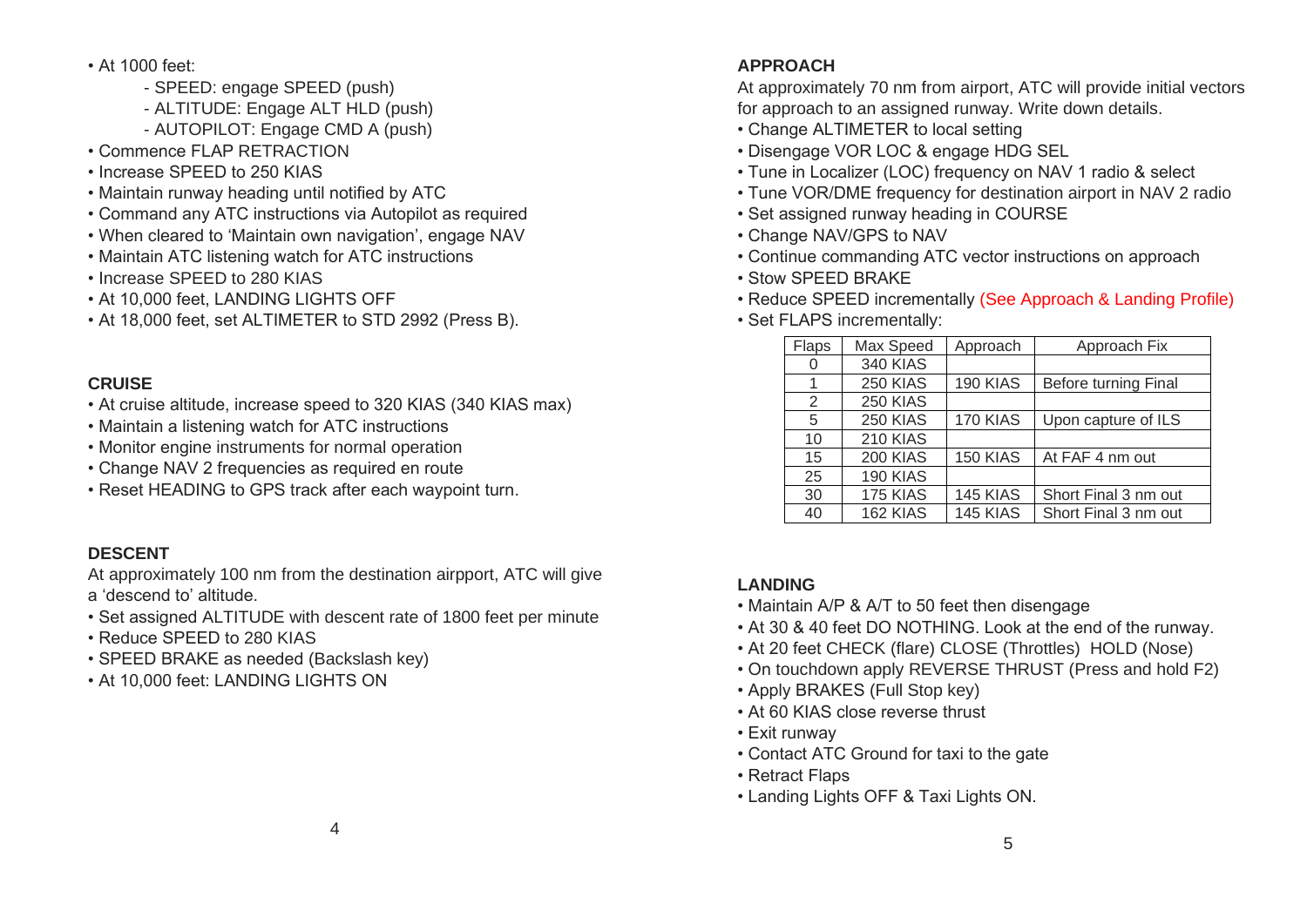#### **COCKPIT SETUP (Non-operational)**

• Set the view as desired:

| Eyepoint – Move back    | Ctrl + Enter             |
|-------------------------|--------------------------|
| Eyepoint – Move down    | Shift + Backspace        |
| Eyepoint – Move forward | Ctrl + Backspace         |
| Eyepoint - Move left    | Ctrl + Shift + Backspace |
| Eyepoint – Move right   | $Ctrl + Shift + Enter$   |
| Eyepoint - Move up      | Shift + Enter            |

**•** Set up windows for ATC and GPS as required

#### **COCKPIT PREPARATION (Operational)**

- Flight Director ON
- Auto throttle (A/T) ARM
- NAV/GSP switch to GPS
- Establish VRef Speeds & write them down (See Appendix)
- Set V2 + 15 KIAS in IAS/MACH [Do NOT set SPEED A/P]
- Set Trim for takeoff (in the green band)

#### **NAV RADIO**

- Set Departure airport VOR/DME in NAV 1
- Tune first VOR waypoint frequency in NAV 2 & select
- Set following VOR waypoint in NAV 2 STANDBY

#### **ATC CLEARANCE**

- Press ScrLk to open/close ATC window
- Tune and note ATIS information
- Set local Altimeter (Press B)
- Set active runway heading in HEADING
- Tune Ground and request IFR Clearance
- Write down Clearance information
- Acknowledge Clearance (Squawk will auto set)
- Set assigned altitude in ALTITUDE

## **APPENDIX**

#### **Takeoff VREF Speeds (dry runway)**

| V1: Takeoff Decision Speed | 90,000 lbs (flaps 5)  | 98 KIAS         |
|----------------------------|-----------------------|-----------------|
|                            | 180,000 lbs (flaps 5) | 153 KIAS        |
| Vr: Rotation Speed         | 90,000 lbs (flaps 5)  | 98 KIAS         |
|                            | 180,000 lbs (flaps 5) | 156 KIAS        |
| V2: Minimum Climb Speed    | 90,000 lbs (flaps 5)  | <b>111 KIAS</b> |
|                            | 180,000 lbs (flaps 5) | 161 KIAS        |

#### **Gear Down %N1 for 3 Glideslope**

| <b>FLAP POSITION</b>    |                  | <b>WEIGHT (1000 KG)</b> |     |     |     |     |
|-------------------------|------------------|-------------------------|-----|-----|-----|-----|
| <b>VREF + INCREMENT</b> |                  | 40                      | 50  | 60  | 70  | 80  |
| Flaps 15                | <b>PITCH ATT</b> | 2.0                     | 2.5 | 2.5 | 2.5 | 2.5 |
| <b>VREF15+10</b>        | %N1              | 43                      | 47  | 51  | 55  | 58  |
| Flaps 30                | <b>PITCH ATT</b> | 0.5                     | 1.0 | 1.0 | 1.0 | 1.0 |
| VREF30+10               | %N1              | 47                      | 52  | 57  | 60  | 64  |
| Flaps 40                | <b>PITCH ATT</b> | $-0.5$                  | 0.0 | 0.0 | 0.0 | 0.0 |
| $VREF40+15$             | %N1              | 53                      | 58  | 63  | 67  | 70  |

#### **Useful Keyboard Shortcuts**

| Kev Views |  |  |
|-----------|--|--|
|           |  |  |

| 3D cockpit View         | F9              |
|-------------------------|-----------------|
| 2D cockpit View         | F <sub>10</sub> |
| <b>Locked Spot View</b> | F11             |
| Top Down View           | F <sub>12</sub> |
|                         |                 |

#### **Lights**

| Panel Lights On/Off   | $Shift + L$      |
|-----------------------|------------------|
| All Lights On/Off     |                  |
| Landing Lights On/Off | $Ctrl + L$       |
| Strobe Lights On/Off  | $\left( \right)$ |

#### Panel Views

View (next category) S View (next view in category) A View (previous category) Shift + S View (previous view in category) Shift + A